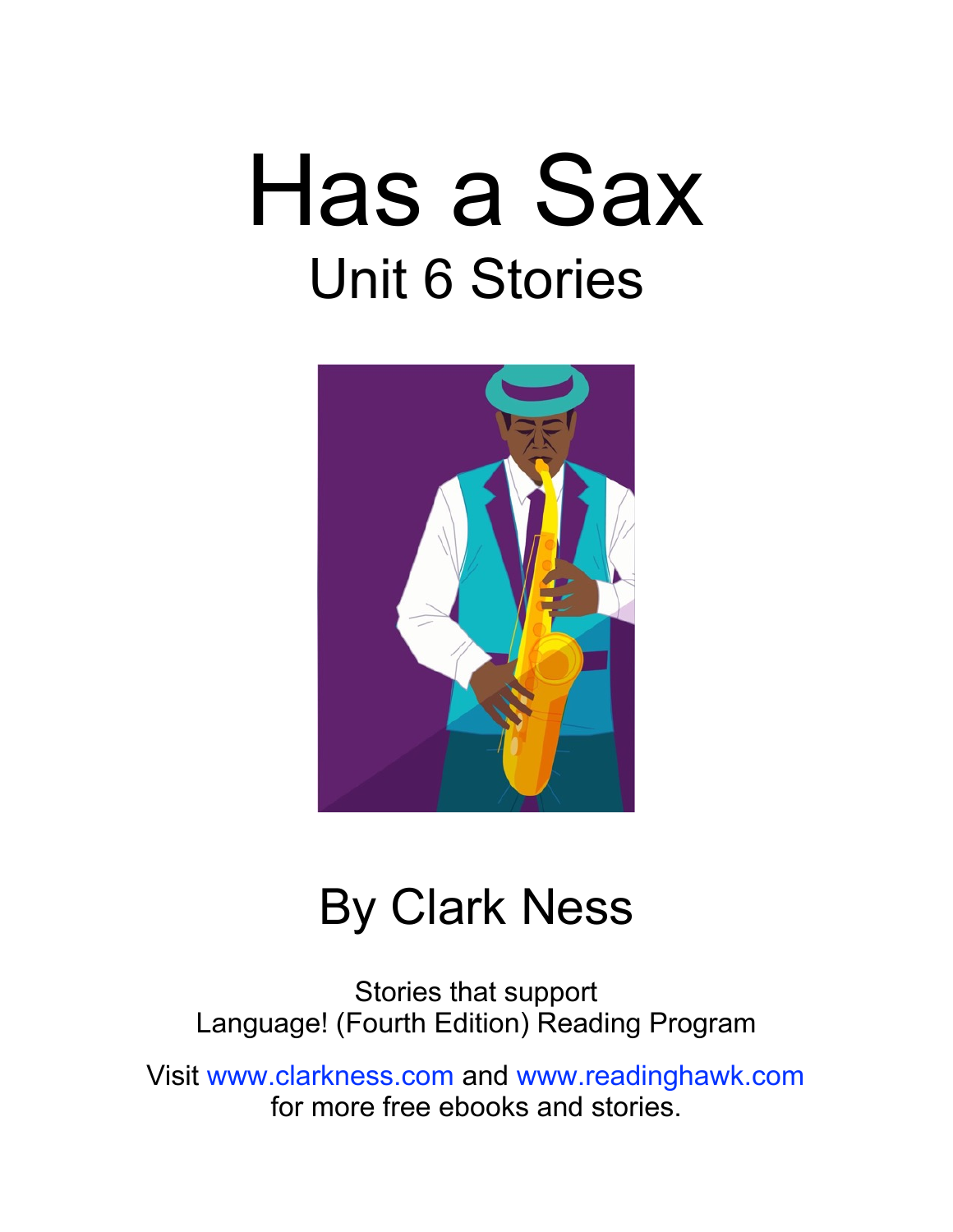



#### This man has a sax.

### "I am Jack," said the

man.

## "I have a sax. It is a blast to have a sax," said Jack.

Story Level - Unit 6 25 words in text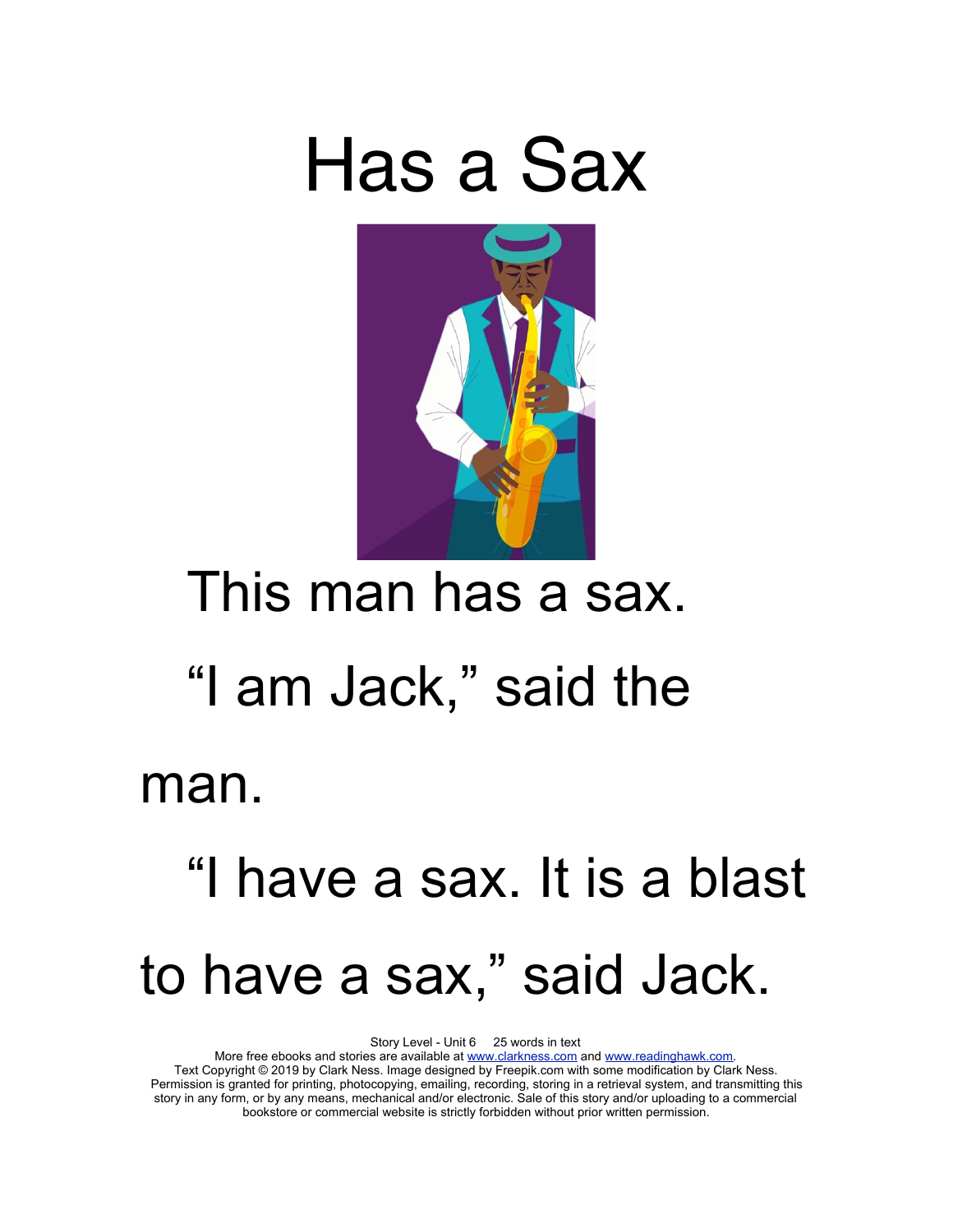

### This is a man.

#### He has an ax.

### "I am Axis," said the

#### man.

### "I have an ax," said Axis.

Story Level - Unit 6 20 words in text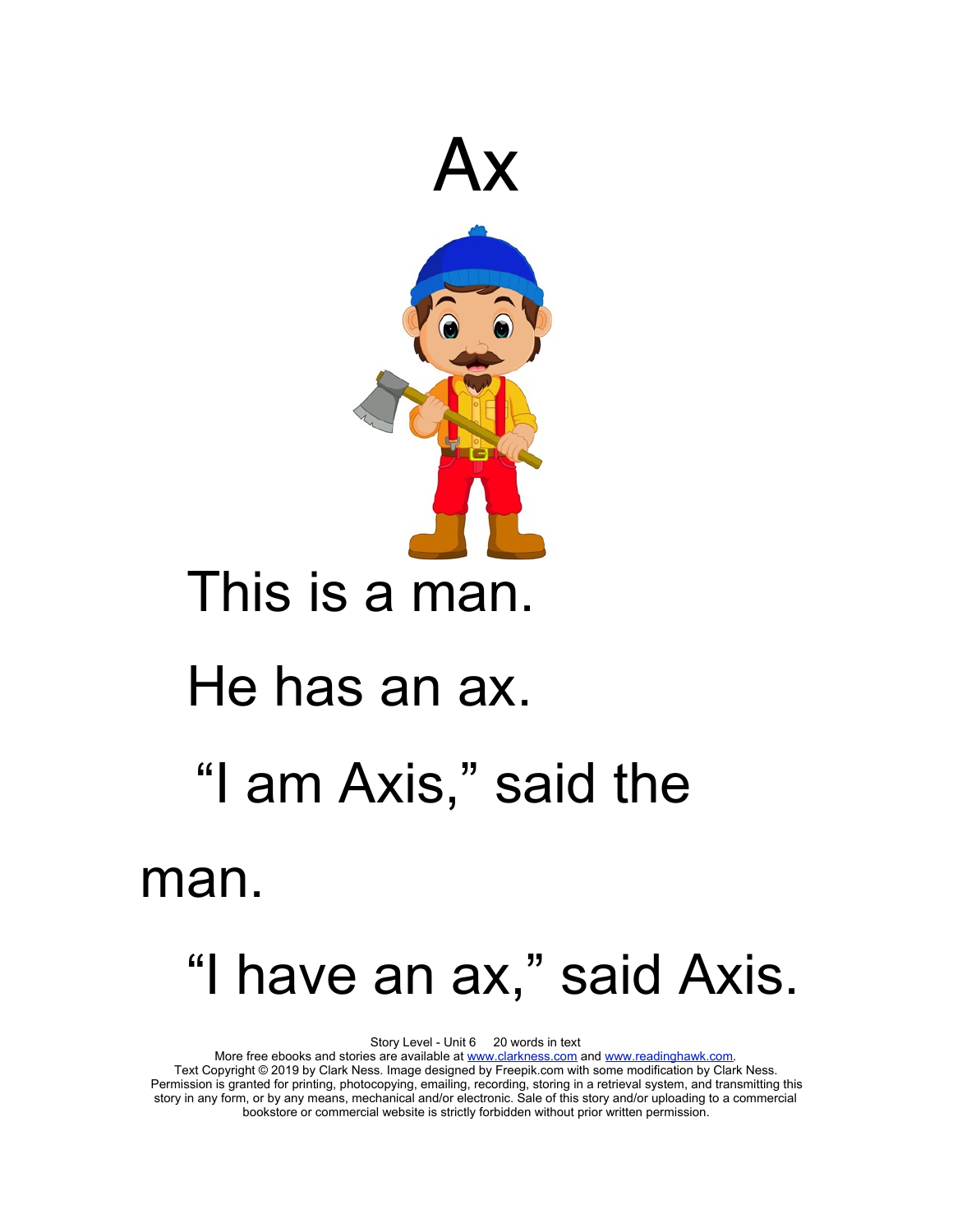

### This is a fox.

### It has a hat.

### "I am Sax. I am a fox," said the fox.

### "I have a hat," said Sax.

Story Level - Unit 6 24 words in text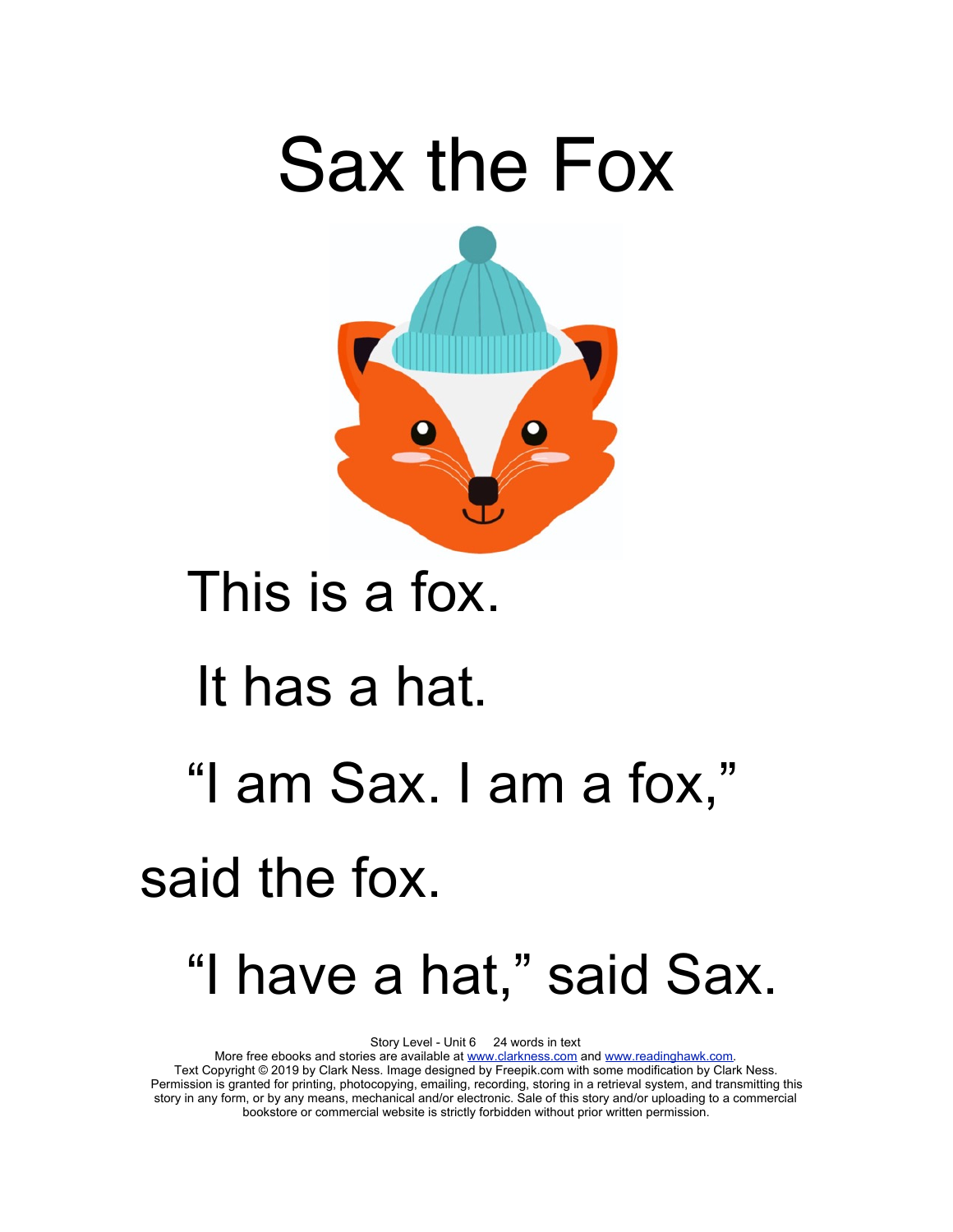

# A man has a box. "I have a box," said the man. "Is this box for you?"

### said the man.

Story Level - Unit 6 20 words in text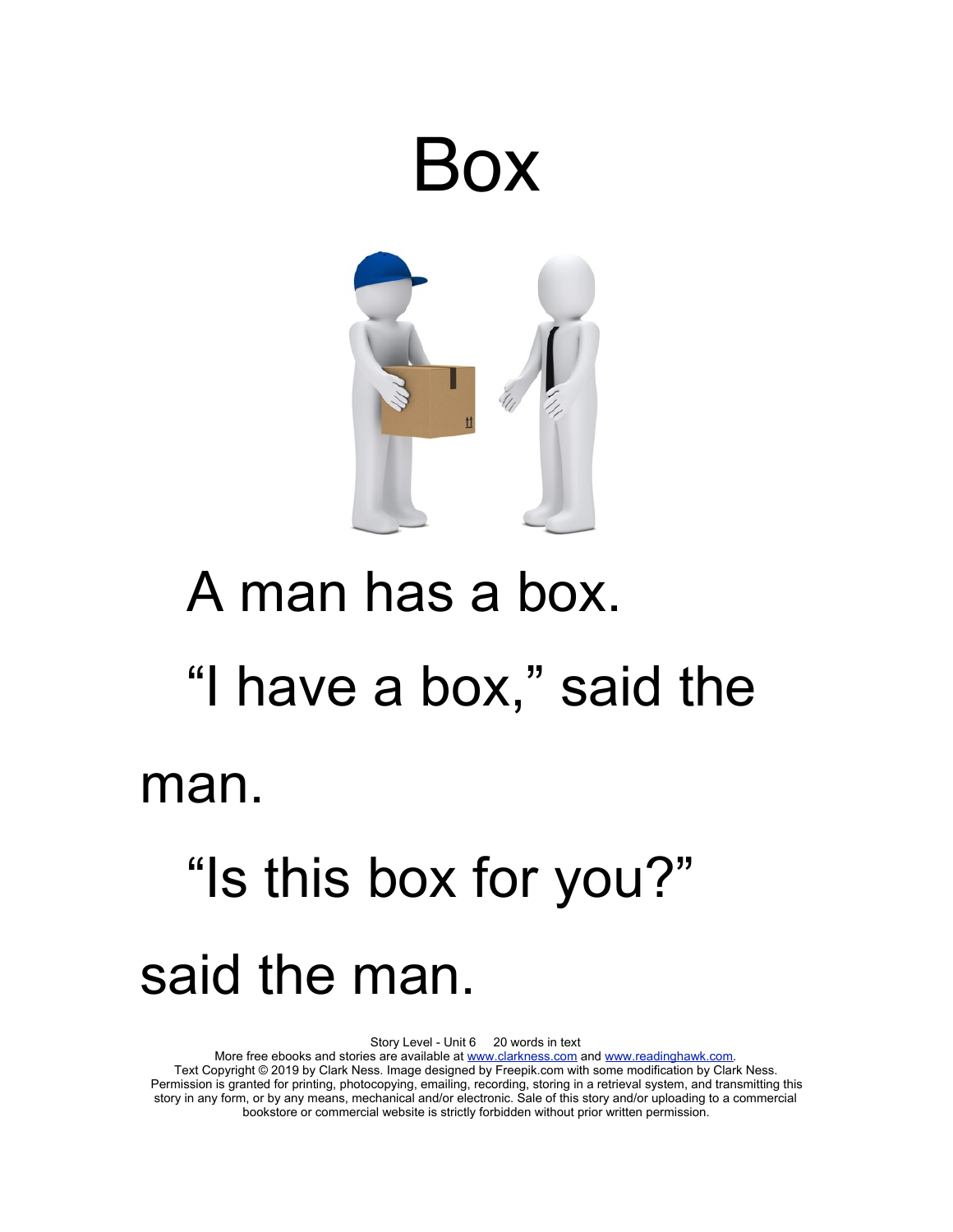## Frisk Has a Box



## This is a cat. It is Frisk. Frisk has a box. Frisk is timid.

### What is in your box,

Frisk?

Story Level - Unit 6 20 words in text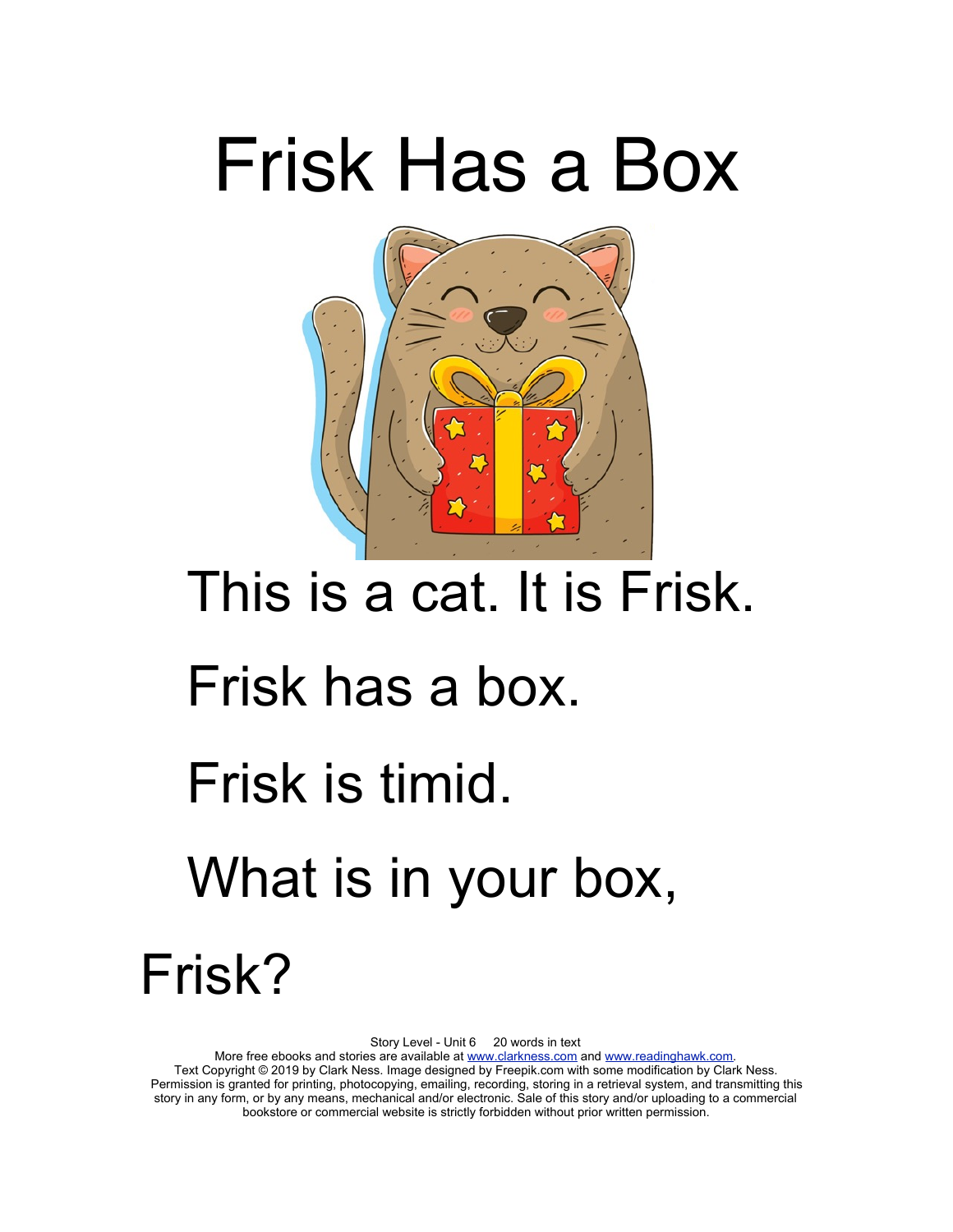

### This is Six.

# "I am a six," said Six.

### "This is not a trick. I am a six," said Six.

### "Are you a six?" said Six.

Story Level - Unit 6 26 words in text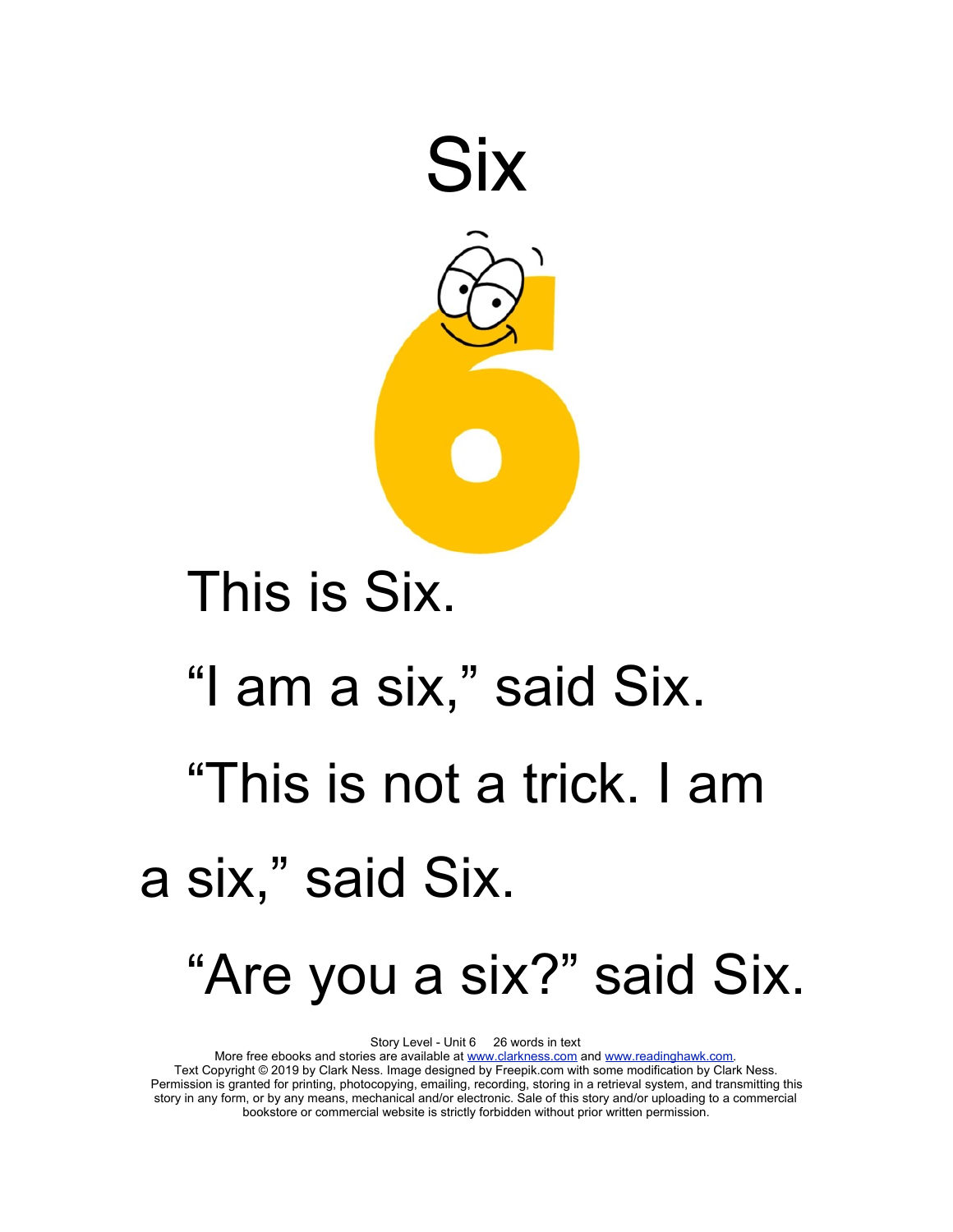## Sandbox



# This is Jazz and Don. Jazz and Don sat on sand. Jazz and Don sat in a

### sandbox.

Story Level - Unit 6 18 words in text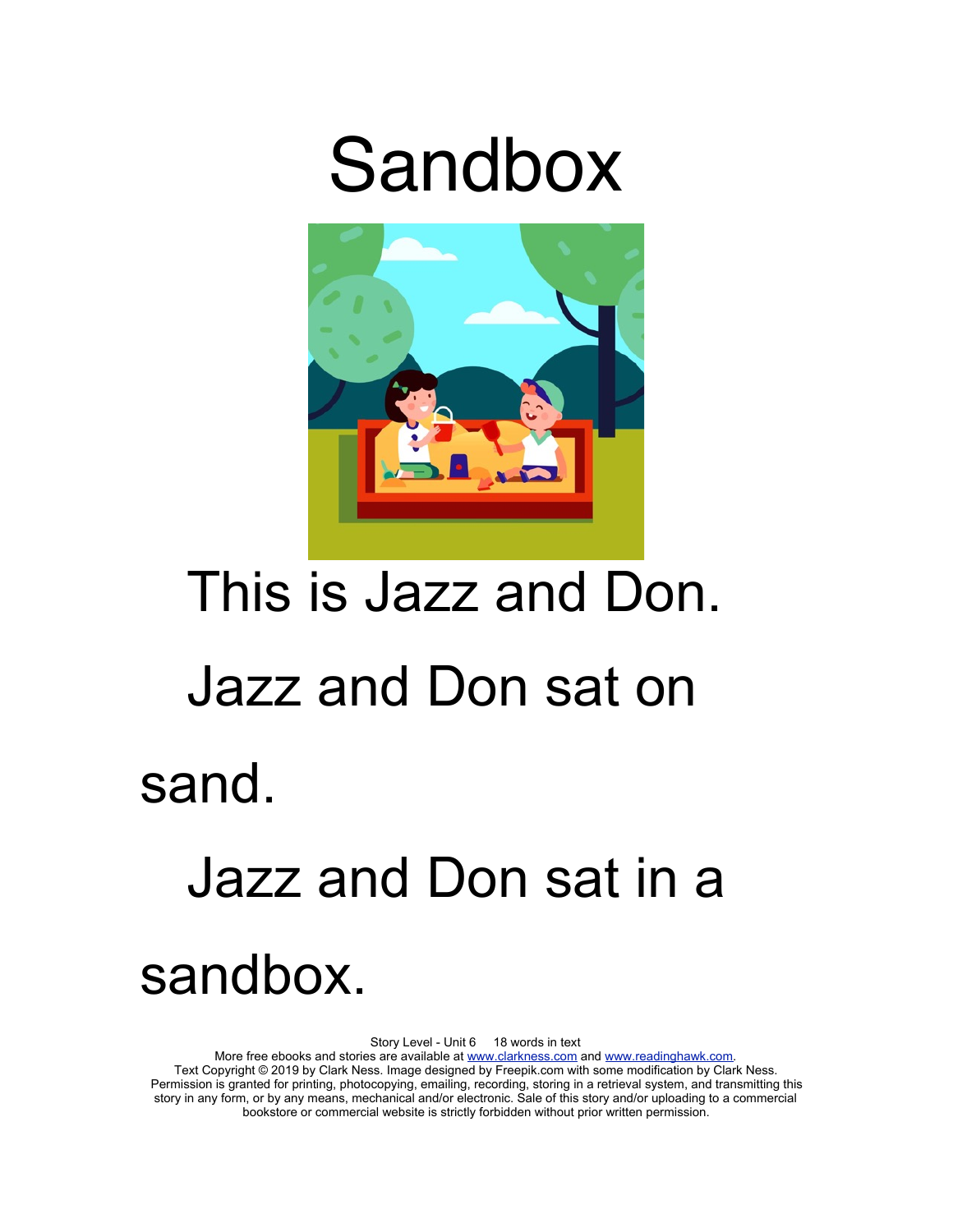

### This is a rabbit.

### This rabbit is quick.

### It is a quick rabbit.

## This rabbit is quick as

#### the wind.

Story Level - Unit 6 20 words in text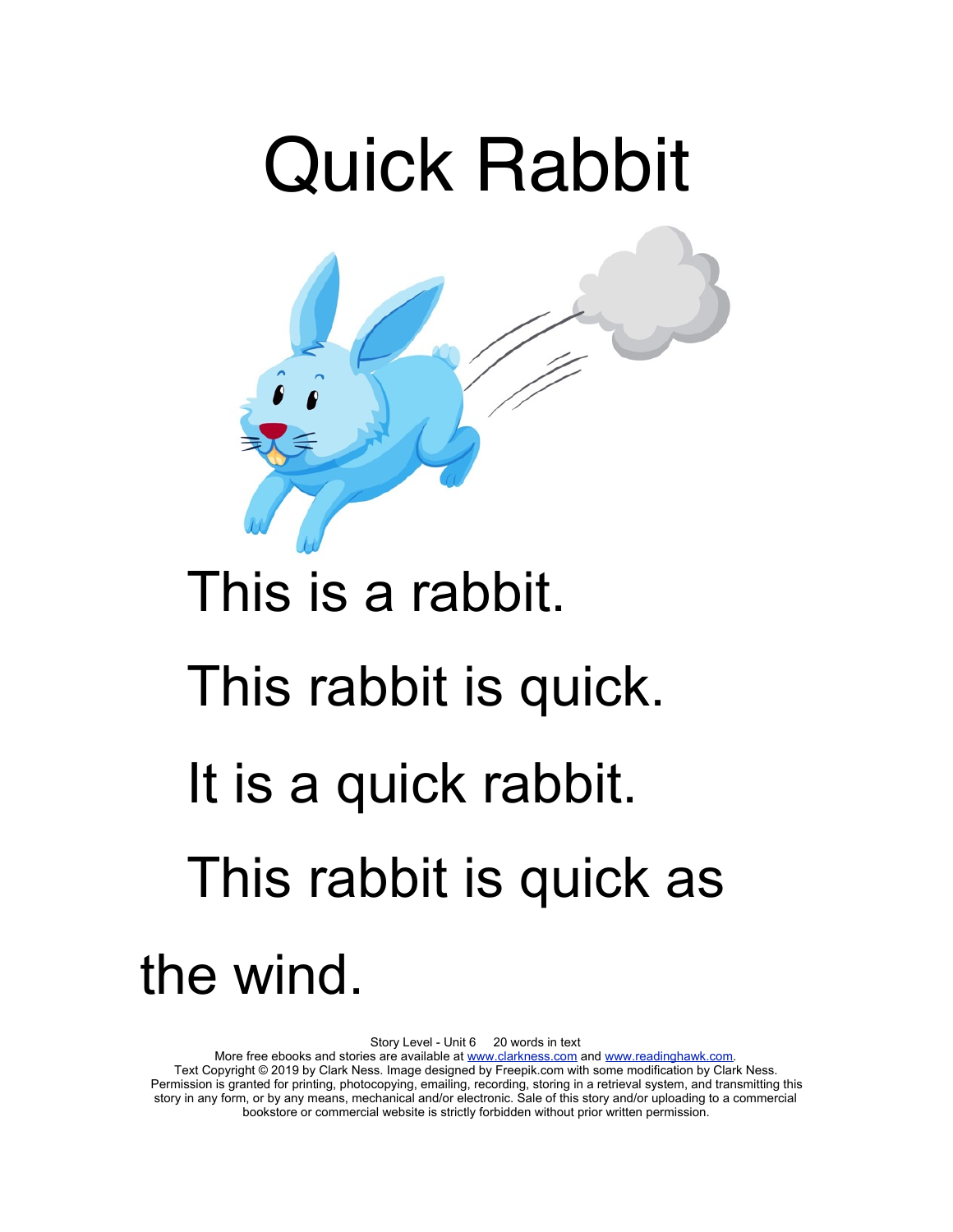# Quill Has a Quiz



### This is Quill.

### She has a quiz.

# "I have a quiz. It is a task to do this quiz," said Quill. She will not quit.

Story Level - Unit 6 25 words in text